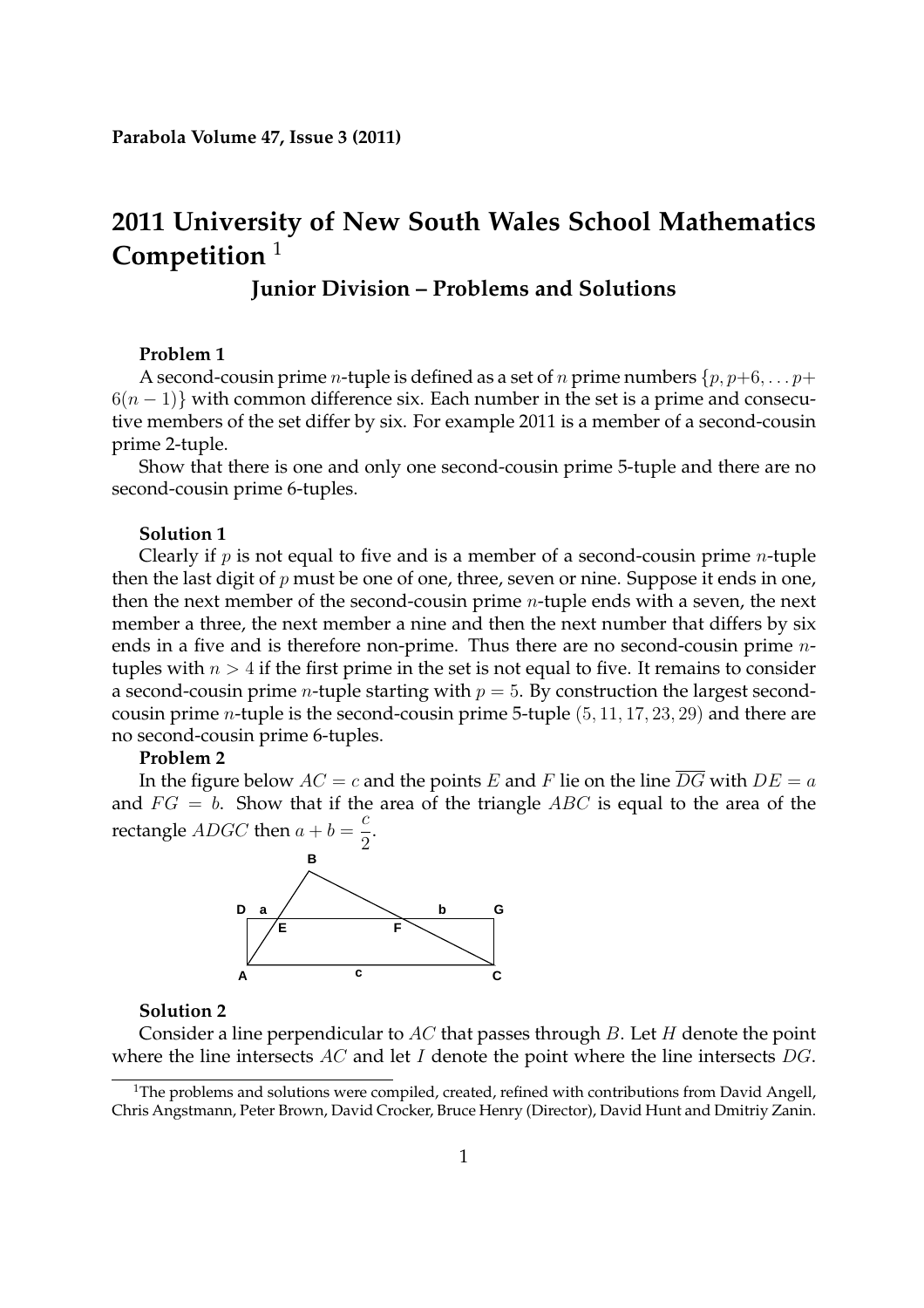The area of the triangle *ABC* is given by

$$
Area\triangle ABC = \frac{1}{2}c|BH|,
$$

and the area of the rectangle is given by

$$
Area \Box ADC = |IH|c
$$

thus the areas are equal if

$$
|BH| = 2|IH| \Rightarrow \frac{|BH|}{|IH|} = 2.
$$

Note the relation

$$
|BH| = |BI| + |IH| \Rightarrow \frac{|BH|}{|IH|} = \frac{|BI|}{|IH|} + 1 \Rightarrow \frac{|BI|}{|IH|} = 1.
$$

Note the equal ratios

$$
\frac{c - (a + b)}{c} = \frac{|BI|}{|BH|} = \frac{|BI|}{2|IH|} = \frac{1}{2}
$$

so that

$$
a+b=\frac{c}{2}.
$$

### **Problem 3**

Classic unrelated problems with flipping coins.

- 1. A sequence of zeros and ones is constructed by flipping a coin and assigning zeros to heads and ones to tails. If the coin is unbiased then heads and tails have the same probability of occurrence and the random sequence is said to be uniformly random. If the coin is biased then heads and tails do not have the same probability of occurrence. How can you construct a uniformly random sequence of zeros and ones by flipping a coin with a small but unknown bias?
- 2. You flip one hundred coins on a table top with your eyes blindfolded and you are reliably informed that thirteen landed heads up and the remainder landed heads down. Supposing you remain blindfolded, how can you sort the coins into two groups so that there are the same number showing heads up in each group? You may turn coins over but you must not discard coins.

### **Solution 3**

1. Flip the coin with the unknown bias to construct a sequence

 $S_0, S_1, S_2, S_3 \dots$  where  $S_j$  is one of heads or tails. Now construct the sequence of pairs  $(S_0, S_1), (S_2, S_3), \ldots$  If  $(S_k, S_{k+1})$  is

(heads, tails) then label it a zero and if it is (tails, heads) label it a one. Discard the pairs (heads, heads) and (tails, tails). The resulting sequence of zeros and ones will be uniformly random. This follows since if  $p$  is the probability of heads and q is the probability of tails and the coin is biased then  $p^2 \neq q^2$  but  $pq = qp$ .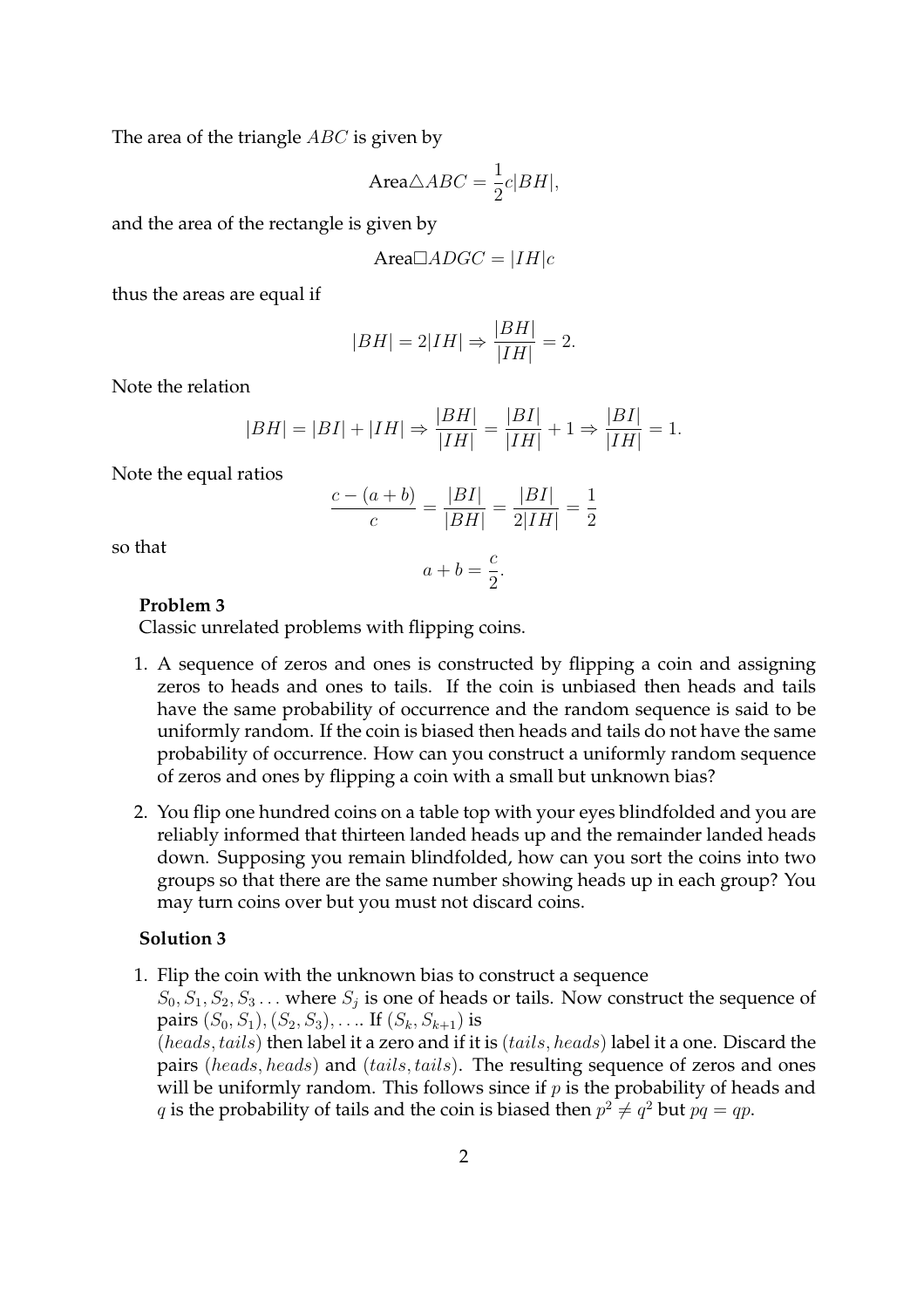2. Select thirteen coins at random and move (slide) them into a separate group. There will then be  $n \leq 13$  coins heads up and  $13 - n$  coins heads down in the separated group and there will be  $13 - n$  coins heads up in the remaining group. Now turn all coins over in the separated group to have  $13 - n$  coins heads up.

### **Problem 4**

Six hundred and sixty-six students sit for a prestigious mathematics contest. It is known that all of the students who sit the exam attend an all girls school and/or play sport on the weekend, and/or play a musical instrument. One hundred and eleven of the students attend an all girls school and two hundred and twenty-two attend an all boys school. Four hundred and forty-four of the students play musical instruments and five hundred and fifty-five of the students play sport on the weekend. Seventyseven of the students attend an all girls school and play sport on the weekend. Eightyeight of the students attend an all girls school and play a musical instrument. Three hundred and thirty-three of the students play a musical instrument and play sport on the weekend. Of the students who attend an all boys school thirty-three of them do not both play sport on the weekend and play a musical instrument. How many of the students attend a co-ed school, play sport on the weekend and play a musical instrument?

# **Solution 4**

Let N denote the total number of students who sat the competition,  $N(G)$  the number who attended an all girls school,  $N(B)$  the number who attend an all boys school,  $N(C)$  the number who attend a co-ed school,  $N(M)$  the number who play a musical instrument, and  $N(S)$  the number who play sport on the weekends. Let  $N(S \cap M)$ denote the number who play sport on the weekends and play a musical instrument etc. The following relations hold

$$
N = N(G) + N(M) + N(S)
$$
  
\n
$$
-N(G \cap M) - N(G \cap S) - N(M \cap S)
$$
  
\n
$$
+ N(G \cap M \cap S)
$$
  
\n
$$
N(B) = N(B \cap M \nsubseteq S) + N(B \cap S \nsubseteq M) + N(B \cap M \cap S)
$$
  
\n
$$
N(M \cap S) = N(G \cap M \cap S) + N(B \cap M \cap S) + N(C \cap M \cap S)
$$

Using the numbers given we have

$$
666 = 111 + 444 + 555 - 88 - 77 - 333 + N(G \cap M \cap S)
$$
  
\n
$$
222 = 33 + N(B \cap M \cap S)
$$
  
\n
$$
333 = N(G \cap M \cap S) + N(B \cap M \cap S) + N(C \cap M \cap S)
$$

It is then a simple matter to solve for the number of students who attend a co-ed school, play sport on the weekend and play a musical instrument,  $N(C \cap M \cap S) = 90$ .

### **Problem 5**

Show that if a, b, and c are positive integers with  $\frac{a}{b}$  $\langle \sqrt{c} \text{ and } c \rangle$  1 then

$$
\frac{a+bc}{a+b} > \sqrt{c}.
$$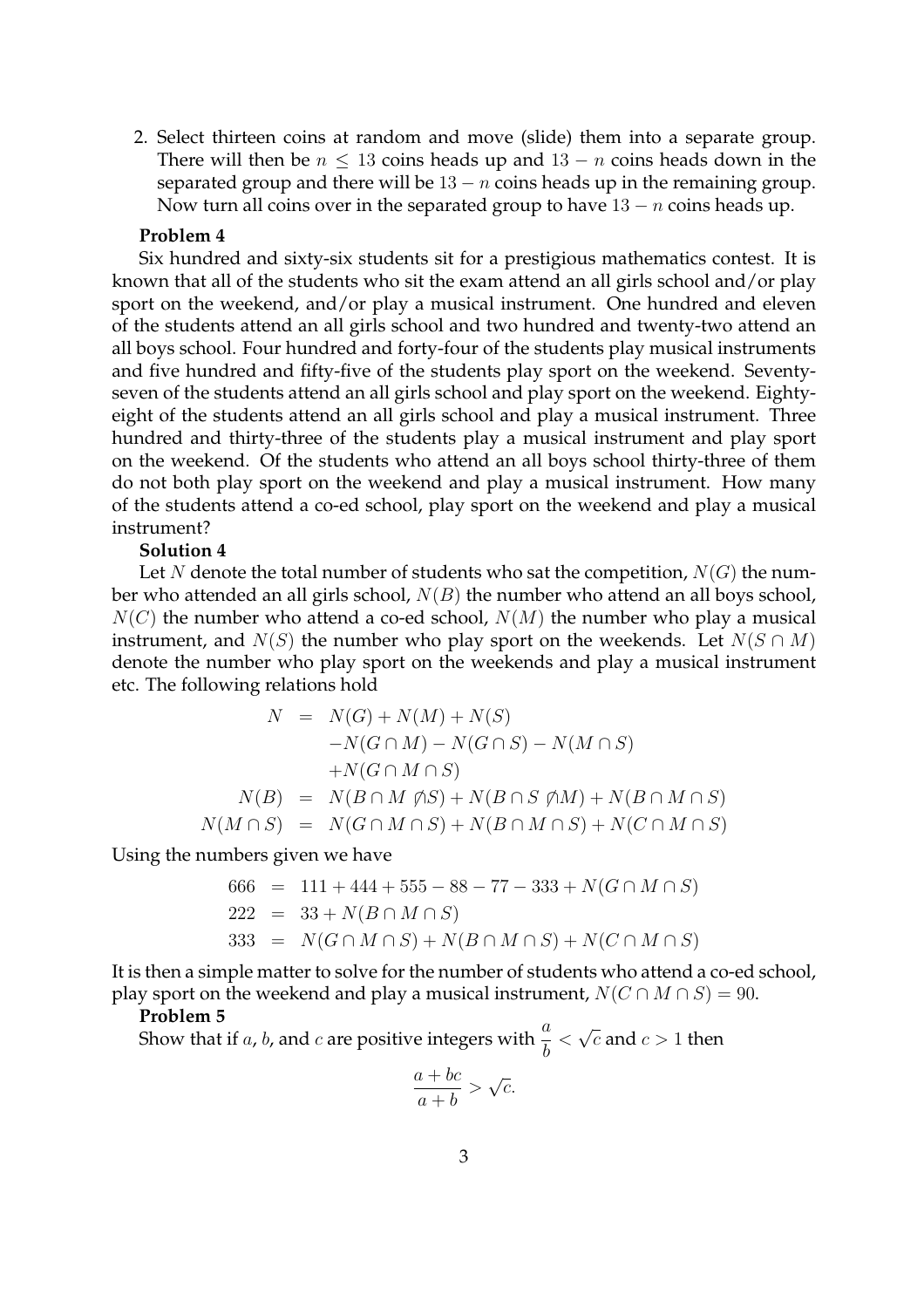# **Solution 5**

$$
\frac{a}{b} < \sqrt{c}
$$
\n
$$
\Rightarrow \frac{a+b}{b} < \frac{\sqrt{c}b+b}{b}
$$
\n
$$
\Rightarrow \frac{b}{a+b} > \frac{b}{\sqrt{c}b+b}
$$
\n
$$
\Rightarrow \frac{b}{a+b} > \left(\frac{\sqrt{c}b-b}{\sqrt{c}b-b}\right)\left(\frac{b}{\sqrt{c}b+b}\right)
$$
\n
$$
= \frac{\sqrt{c}-1}{c-1}
$$
\n
$$
\Rightarrow \frac{bc-b}{a+b} > \sqrt{c}-1
$$
\n
$$
\Rightarrow \frac{bc-b}{a+b} + \frac{a+b}{a+b} > \sqrt{c}
$$
\n
$$
\Rightarrow \frac{a+bc}{a+b} > \sqrt{c}
$$

#### **Problem 6**

A standard domino is a rectangular tile with a line dividing the rectangular face into two equal-sized squares. Each square is decorated with a number of pips (including zero pips – a blank end). A Double  $N$  set of dominos is composed of one each of all possibilities with the number of pips on one square end less than or equal to the number of pips on the other square end and the maximum number of pips on any square end equal to N. The most common set of dominos is called the Double Six set.

- 1. It is well known that there are 28 dominos in a Double Six set. Show that the number of dominos in a Double 48 set is a perfect square.
- 2. Prove that it is not possible to tile any square region without gaps or overlaps using a complete Double  $N$  set of dominos.
- 3. A tri-omino is an equilateral triangular tile with lines dividing the triangular face into four equilateral triangles decorated with blanks or pips. There are  $\frac{1}{6}(N +$  $3(N + 2)(N + 1)$  tri-ominos in a Triple N set. Is it possible to tile a triangular region without gaps or overlaps using a complete Triple  $N$  set of tri-ominos if  $N > 1?$

# **Solution 6**

1. The number of dominos in a Double Six set is

 $(6+1) + (5+1) + (4+1) + \ldots$  1 = 28.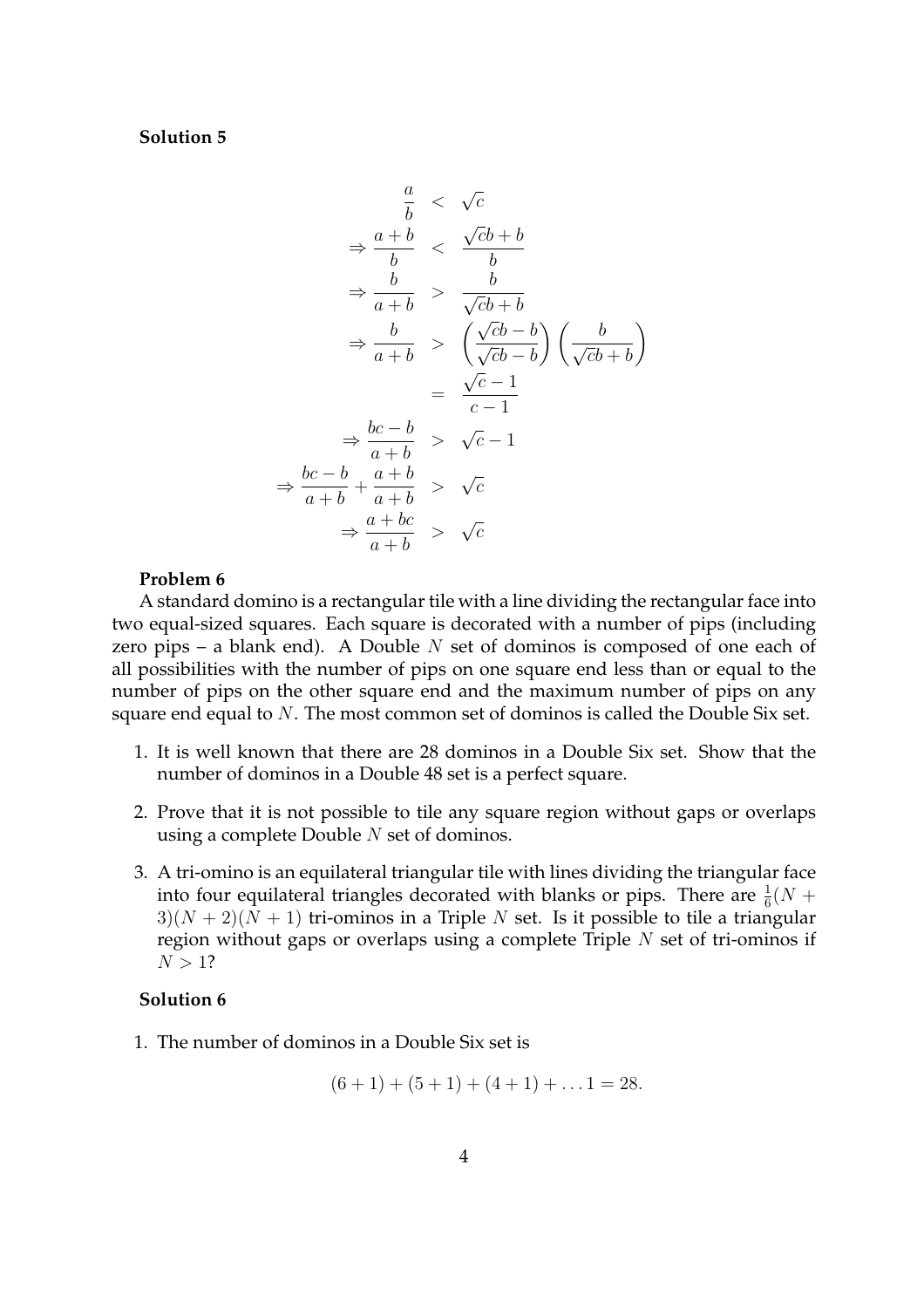The number of dominos in a Double  $N$  set is

$$
\sum_{k=0}^{N} (k+1) = N + 1 + \frac{1}{2}N(N+1)
$$

$$
= \frac{1}{2}(N+2)(N+1)
$$

Note that if  $N = 48$  then

$$
\frac{1}{2}(N+2)(N+1) = \frac{1}{2}(50)(49) = (5^2)(7^2) = (5 \times 7)^2
$$

2. Let  $a$  denote the length of the short side of a domino. The total area of all faces in a Double  $N$  set is given by

$$
\frac{1}{2}(N+1)(N+2)(2a)a = (N+1)(N+2)a^{2}.
$$

Without loss of generality suppose that along one side of the square region there are m dominos with long side  $2a$  and n dominos with short side a where m and  $n$  are integers. The total area of the square region is then

$$
(m(2a) + n(a))^2 = (2m+n)^2 a^2 = L^2 a^2
$$

where  $L = 2m + n$  is an integer. Thus the square region can only be tiled without overlaps and gaps if there exists an integer  $L$  for which

$$
L^2 = (N+1)(N+2)
$$

but the product of two consecutive integers cannot be a perfect square. (This is easy to see by inspection since there are no integers L for which  $(N + 1) < L <$  $(N + 2)$ ).

3. It is easy to see that M tri-ominos can tile a triangular region without gaps or overlaps if M is a perfect square. It is easy to verify that  $M^2 = \frac{1}{6}$  $\frac{1}{6}(N+3)(N+$  $2(N + 1)$  has the trivial solution  $N = 1, M = 2$ . More generally note that in part (i) we have shown that

$$
\frac{1}{2}(48+1)(48+2) = 35^2
$$

or equivalently

$$
\frac{1}{2}(47+2)(47+3) = 35^2.
$$

But also note that

$$
\frac{1}{3}(47+1) = 4^2
$$

and then

$$
\frac{1}{6}(47+1)(47+2)(47+3) = 4^2 \times 35^2 = 140^2,
$$

so that it is possible to tile a triangular region without gaps or overlaps with a Triple 47 set of  $140^2 = 19,600$  tri-ominos. Indeed this is the only Triple N set with  $N > 1$  that can tile a triangular region, but the proof is non-trivial.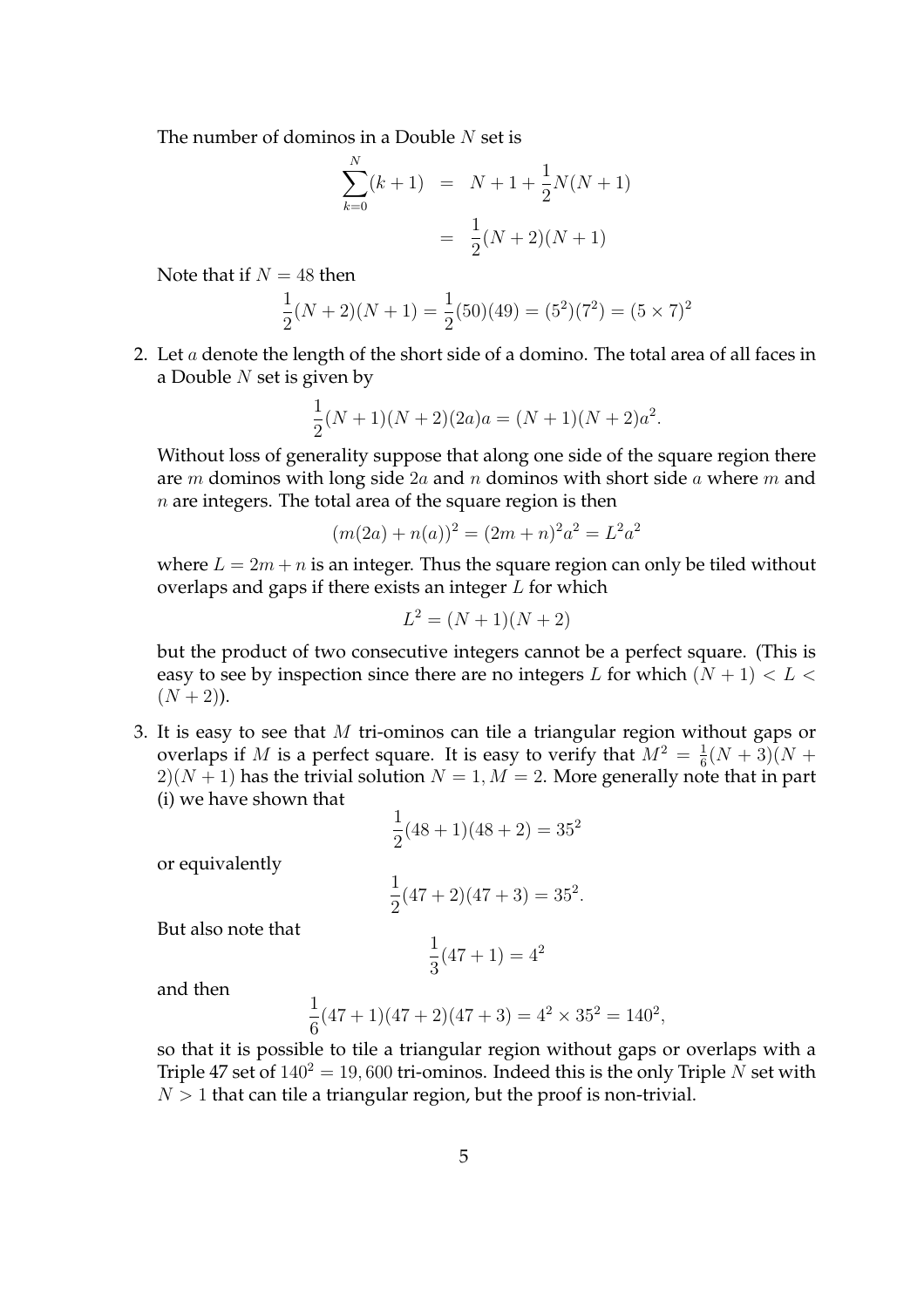# **Senior Division – Problems and Solutions**

# **Problem 1**

A standard domino is a rectangular tile with a line dividing the rectangular face into two equal-sized squares. Each square is decorated with a number of pips (including zero pips – a blank end). A Double  $N$  set of dominos is composed of one each of all possibilities with the number of pips on one square end less than or equal to the number of pips on the other square end and the maximum number of pips on any square end equal to N. The most common set of dominos is called the Double Six set.

- 1. It is well known that there are 28 dominos in a Double Six set. Show that the number of dominos in a Double 48 set is a perfect square.
- 2. Prove that it is not possible to tile any square region without gaps or overlaps using a complete Double N set of dominos.
- 3. A tri-omino is an equilateral triangular tile with lines dividing the triangular face into four equilateral triangles decorated with blanks or pips. There are  $\frac{1}{6}(N +$  $3(1(N+2)(N+1))$  tri-ominos in a Triple N set. Is it possible to tile a triangular region without gaps or overlaps using a complete Triple  $N$  set of tri-ominos if  $N > 1?$

# **Solution 1**

1. The number of dominos in a Double Six set is

$$
(6+1) + (5+1) + (4+1) + \ldots 1 = 28.
$$

The number of dominos in a Double  $N$  set is

$$
\sum_{k=0}^{N} (k+1) = N + 1 + \frac{1}{2}N(N+1)
$$

$$
= \frac{1}{2}(N+2)(N+1)
$$

Note that if  $N = 48$  then

$$
\frac{1}{2}(N+2)(N+1) = \frac{1}{2}(50)(49) = (5^2)(7^2) = (5 \times 7)^2
$$

2. Let  $a$  denote the length of the short side of a domino. The total area of all faces in a Double  $N$  set is given by

$$
\frac{1}{2}(N+1)(N+2)(2a)a = (N+1)(N+2)a^{2}.
$$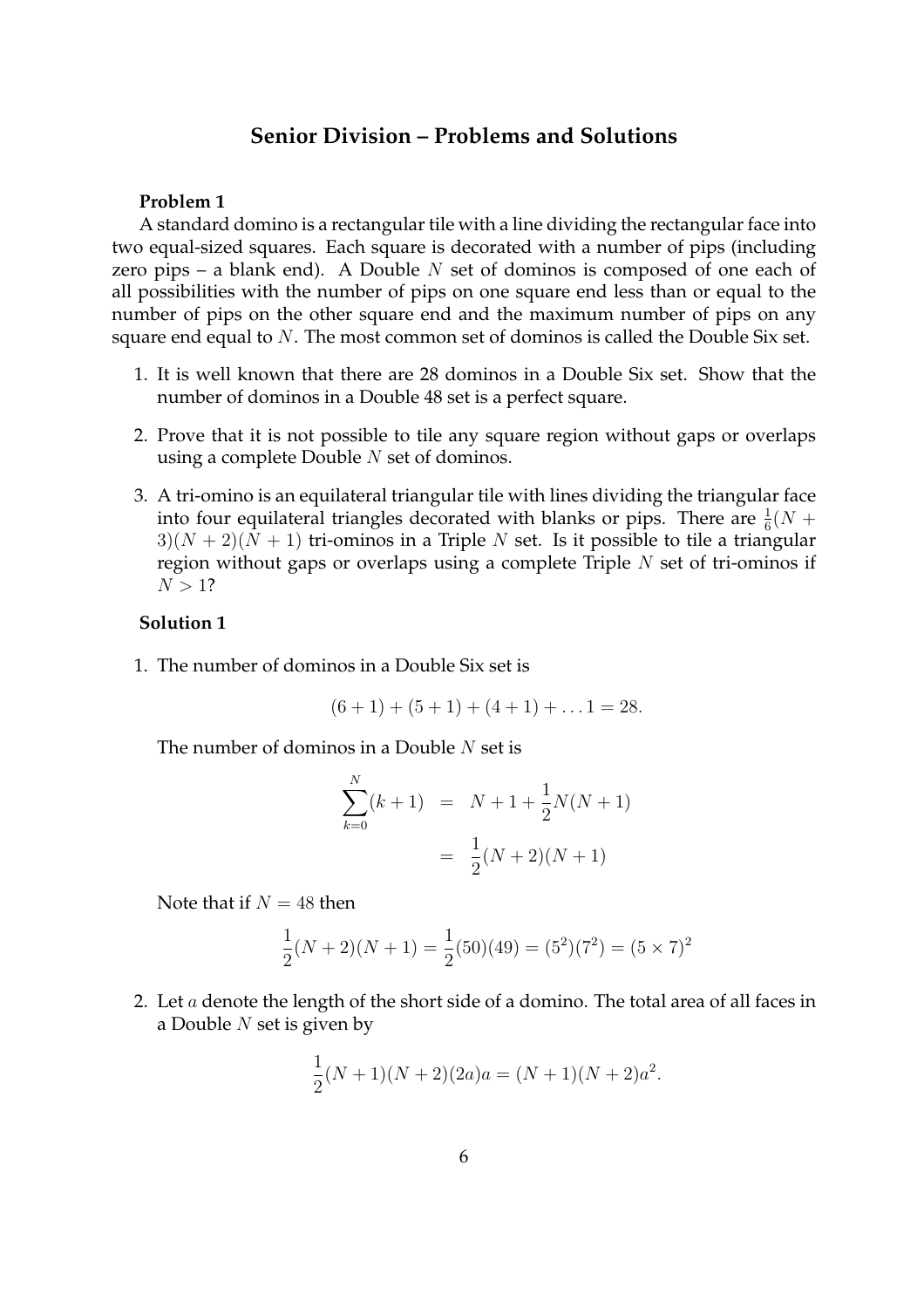Without loss of generality suppose that along one side of the square region there are m dominos with long side  $2a$  and n dominos with short side a where m and  $n$  are integers. The total area of the square region is then

$$
(m(2a) + n(a))^2 = (2m+n)^2 a^2 = L^2 a^2
$$

where  $L = 2m + n$  is an integer. Thus the square region can only be tiled without overlaps and gaps if there exists an integer L for which

$$
L^2 = (N+1)(N+2)
$$

but the product of two consecutive integers cannot be a perfect square. (This is easy to see by inspection since there are no integers L for which  $(N + 1) < L <$  $(N + 2)$ ).

3. It is easy to see that M tri-ominos can tile a triangular region without gaps or overlaps if M is a perfect square. It is easy to verify that  $M^2 = \frac{1}{6}$  $\frac{1}{6}(N+3)(N+$  $2(N + 1)$  has the trivial solution  $N = 1, M = 2$ . More generally note that in part (i) we have shown that

$$
\frac{1}{2}(48+1)(48+2) = 35^2
$$

or equivalently

$$
\frac{1}{2}(47+2)(47+3) = 35^2.
$$

But also note that

$$
\frac{1}{3}(47+1) = 4^2
$$

and then

$$
\frac{1}{6}(47+1)(47+2)(47+3) = 42 \times 352 = 1402,
$$

so that it is possible to tile a triangular region without gaps or overlaps with a Triple 47 set of  $140^2 = 19,600$  tri-ominos. Indeed this is the only Triple N set with  $N > 1$  that can tile a triangular region, but the proof is non-trivial.

### **Problem 2**

In Australian elections, the two-party preferred vote assigns a vote to either the Australian Labor Party (ALP) or the Liberal National Coalition (Coalition). A polling company notices the following trend in the run up to an election. On a two-party preferred basis, in any one month period, 30% of the leading party's vote shifts to the opposing party and 20% of the opposing party's vote shifts to the leading party. Five months before the election the ALP has 55% of the total vote and the Coalition has 45% of the vote on a two-party preferred basis.

1. If the trend continues who would win the election and what percentage of the vote would they have?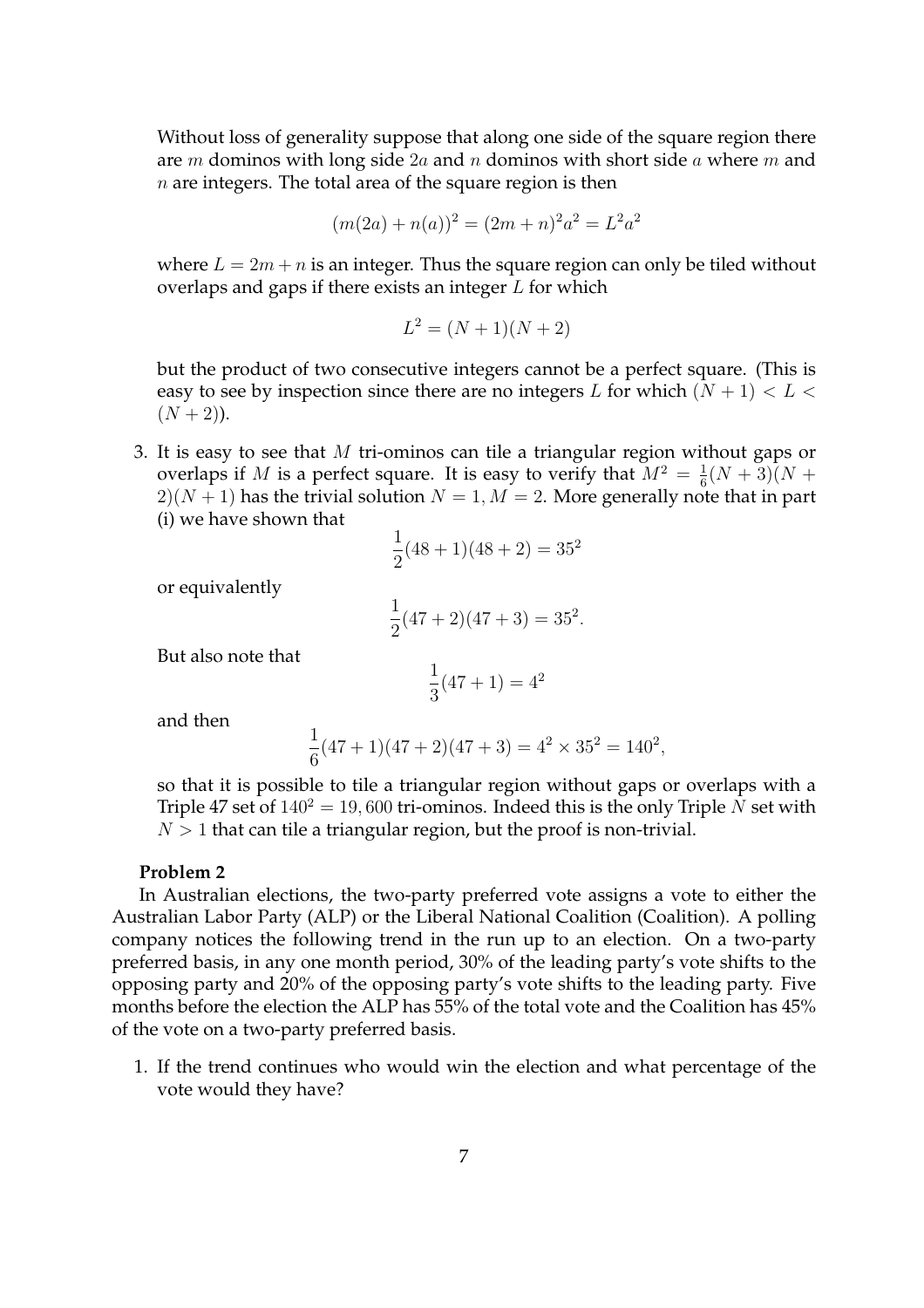2. Assuming the trend continues after the election what is the maximum vote, to the nearest percent, that the losing party could attain in the next four year term of government?

# **Solution 2**

Let  $A(n)$  denote the proportion of the vote for the ALP at time n and let  $B(n)$  denote the proportion of the vote for the Coalition at time  $n$  with one month corresponding to the unit of time.

The vote for the ALP in month  $n + 1$  will be

$$
A(n + 1) = \begin{cases} A(n) - \frac{30}{100}A(n) + \frac{20}{100}B(n), & A(n) > B(n) \\ A(n) - \frac{20}{100}A(n) + \frac{30}{100}B(n), & A(n) < B(n) \end{cases}
$$

The vote for the Coalition in month  $n + 1$  will be

$$
B(n+1) = \begin{cases} B(n) - \frac{30}{100}B(n) + \frac{20}{100}A(n), & A(n) < B(n) \\ B(n) - \frac{20}{100}B(n) + \frac{30}{100}A(n), & B(n) < A(n) \end{cases}
$$

At all times we have  $A(n) + B(n) = 1$  so that it is sufficient to consider the dynamics of the vote for one party, the ALP say, in which case the governing equation simplifies to

$$
A(n+1) = \begin{cases} \frac{20}{100} + \frac{50}{100}A(n), & A(n) > \frac{50}{100} \\ \frac{30}{100} + \frac{50}{100}A(n), & A(n) < \frac{50}{100} \end{cases}
$$

- 1. It is a simple matter to start with  $A(0) = 0.55$  and then calculate  $A(1) = 0.475, A(2) = 0.475$  $(0.5375, A(3) = 0.46875, A(4) = 0.534375, A(5) = 0.4671875$  so that the ALP would have less than half the vote at the time of the election.
- 2. Note that the proportion of the vote to the ALP quickly becomes cyclic so that if  $A(k) < 0.5$  then  $A(k + 1) > 0.5$  and vice versa. Thus we can write

$$
A(k+2) = \frac{20}{100} + \frac{50}{100}A(k+1) = \frac{20}{100} + \frac{50}{100} \left(\frac{30}{100} + \frac{50}{100}A(k)\right).
$$

After a long time we expect  $A(k+2) = A(k) = X$  with solution  $X = \frac{7}{11}$ 15 . Thus after long times we anticipate the vote for any one party will alternate from one month to the next between  $X = \frac{7}{15}$  $\frac{7}{15}$  and  $1 - X = \frac{8}{15}$  $\frac{1}{15}$ . The maximum vote for the losing party if the trend continues is thus  $\frac{8}{15}$  or 53.3% of the vote.

# **Problem 3**

Two friends pass time playing a simple game with standard dice; small cubes with the faces displaying pips that number from one to six.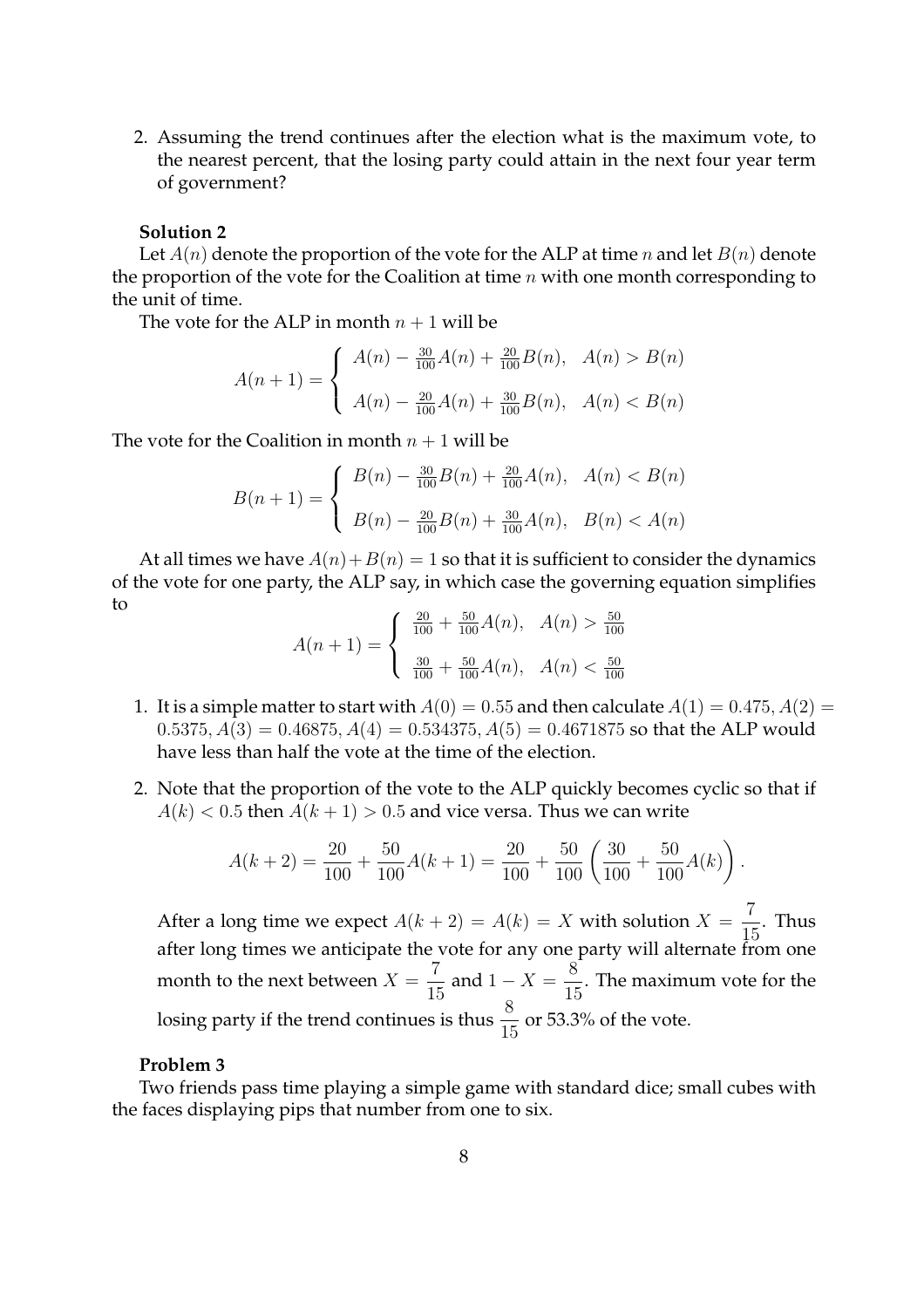They start by rolling a single die in turns until one of the friends rolls a six. They then roll a pair of dice in turns until the total on the faces is seven. The first to roll seven is declared the winner.

- 1. What is the probability that the person who rolled the single die first will roll the first six?
- 2. If the first person to roll a six has the first turn in rolling the pair of dice what is the probability that the person who rolled the single die first will win the game?

### **Solution 3**

1. The probability that the first player rolls the first six on their first roll is  $\frac{1}{6}$ , the probability they do not roll a six on the first roll (and nor does their opponent) but they do on their second roll is  $\left(\frac{5}{6}\right)$ 6  $\bigwedge^2 1$  $\frac{1}{6}$ , the probability that they do not roll a six on their first  $n$  rolls (and nor does their opponent) but they do on the  $(n+1){\rm th}$ roll is  $\left(\frac{5}{c}\right)$ 6  $\big\backslash \big\{2n}$  1  $\frac{1}{6}$ . The probability that the first player rolls the first six is thus

$$
p = \sum_{n=0}^{\infty} \left(\frac{5}{6}\right)^{2n} \frac{1}{6}
$$

.

Recall the geometric series

$$
\sum_{n=0}^{\infty} a^n = \frac{1}{1-a}
$$

and then the player who rolled first has the probability of

$$
p = \left(\frac{1}{1 - \left(\frac{5}{6}\right)^2}\right) \frac{1}{6} = \frac{6}{11}.
$$

As an aside, the probability that the player who rolls second is the player who rolls the first six is thus

$$
q = \frac{5}{11}.
$$

2. There are two ways that the person who rolls the first single die can win the game: (i) if they roll the first six and then roll the first seven, or (ii) they do not roll the first six but they roll the first seven.

Now consider the probability that the first player to roll a pair is the first player to roll a seven. With a pair of dice there are six ways for the faces to add to seven; a one and a six (or a six and a one), a two and a five (or a five and a two), a three and a four (or a four and a three), out of six times six possible outcomes. The probability of rolling a seven is thus  $=$ 6 36 = 1  $\frac{1}{6}$  and the probability of not rolling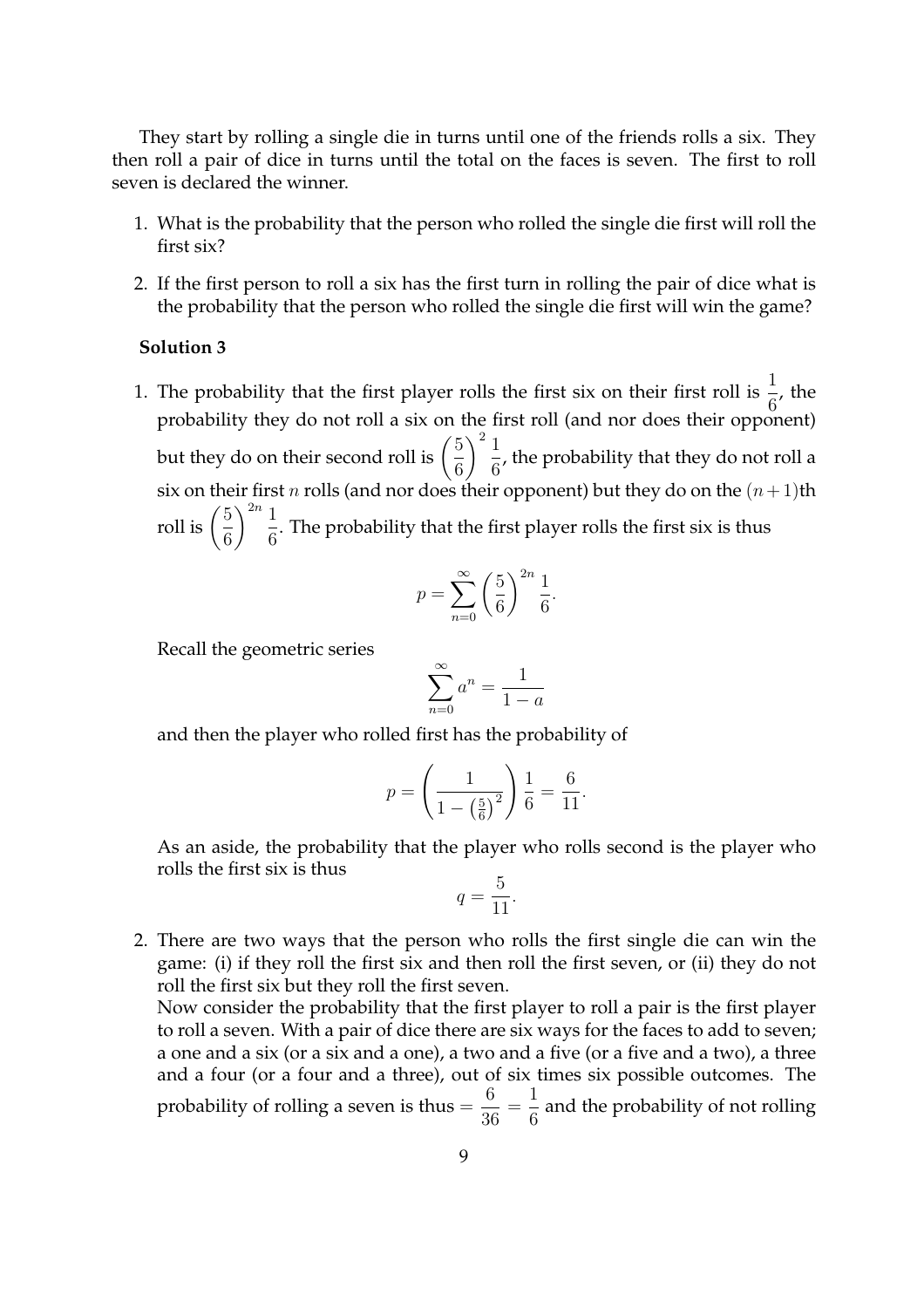a seven is = 5  $\frac{3}{6}$ . Thus similar to above the probability that the first player to roll a pair is the first player to roll a seven is  $\frac{6}{11}$  and the probability that the second player to roll a pair is the first to roll a seven is  $\frac{5}{11}$ .

The probability that the person who rolled the single die first will win the game is thus the probability that they rolled the first six and then (being the first to roll a pair) they rolled the first seven plus the probability that they did not roll the first six and then (being the second to roll a pair) they rolled the first seven:

$$
P = \frac{6}{11} \times \frac{6}{11} + \frac{5}{11} \times \frac{5}{11} = \frac{36 + 25}{121} = \frac{61}{121}
$$

.

### **Problem 4**

Find the product of all distinct numbers of the form  $x^{\frac{1}{x}}$  where  $x = 2^k$  and k is a non-negative integer.

### **Solution 4**

Consider

$$
a_k = (2^k)^{\frac{1}{2^k}} = 2^{\frac{k}{2^k}}
$$

then we wish to find the product of all distinct  $a_k$  where k is a non-negative integer. Note that  $a_0 = 1, a_1 = \sqrt{2}, a_2 = \sqrt{2}$  and  $a_{k+1} < a_k$  for all  $k > 1$  so that the desired result is

$$
P = \frac{1}{\sqrt{2}} \prod_{k=0}^{\infty} a_k
$$
  
= 
$$
\frac{1}{\sqrt{2}} \prod_{k=0}^{\infty} 2^{\frac{k}{2^k}}
$$
  
= 
$$
\frac{1}{\sqrt{2}} 2^{\sum_{k=0}^{\infty} \frac{k}{2^k}}
$$

We now consider the sum

$$
S = \sum_{k=0}^{\infty} \frac{k}{2^k}
$$
  
=  $\frac{1}{2} + \frac{2}{4} + \frac{3}{8} + \frac{4}{16} + \frac{5}{32} + \cdots$   
=  $\frac{1}{2} + \frac{1}{2} \left( \frac{2}{2} + \frac{3}{4} + \frac{4}{8} + \frac{5}{16} + \cdots \right)$   
=  $\frac{1}{2} + \frac{1}{2} \left( \frac{1+1}{2} + \frac{1+2}{4} + \frac{1+3}{8} + \frac{1+4}{16} + \cdots \right)$   
=  $\frac{1}{2} + \frac{1}{2} \left( \frac{1}{2} + \frac{1}{4} + \frac{1}{8} + \frac{1}{16} + \cdots \right) + \frac{1}{2} \left( \frac{1}{2} + \frac{2}{4} + \frac{3}{8} + \frac{4}{16} + \cdots \right)$   
=  $\frac{1}{2} + \frac{1}{2} \left( \frac{1}{2} + \frac{1}{4} + \frac{1}{8} + \frac{1}{16} + \cdots \right) + \frac{1}{2} S$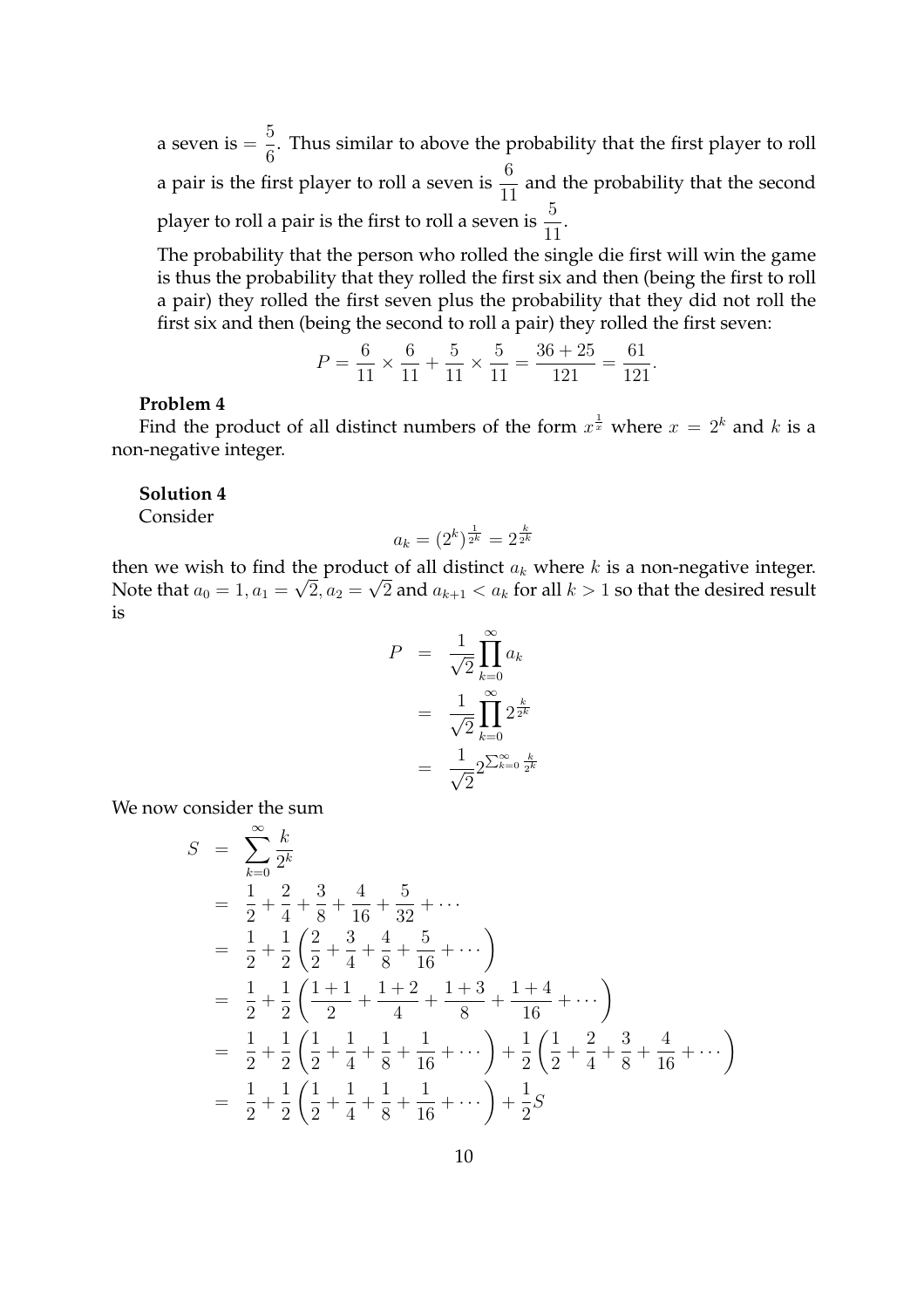Hence

$$
S = 1 + \frac{1}{2} + \frac{1}{4} + \frac{1}{8} + \frac{1}{16} + \dots
$$

But this is the standard geometric series

$$
S = \sum_{k=0}^{\infty} \left(\frac{1}{2}\right)^k = \frac{1}{1 - \frac{1}{2}} = 2.
$$

We now have

$$
P = \frac{1}{\sqrt{2}} 2^{S} = \frac{4}{\sqrt{2}} = 2\sqrt{2}.
$$

## **Problem 5**

Consider the triangle shown below with vertices  $A$ ,  $B$ ,  $C$  where point  $D$  lies on the side  $AB$ , point E lies on the side BC and point F lies on the side AC, and the three lines AE, BF and CD intersect at a common point G.



From the altitudes GI and BH shown on the figure we first deduce

Area(
$$
\triangle AGF
$$
) =  $\frac{1}{2}|AF||GI|$   
\nArea( $\triangle CGF$ ) =  $\frac{1}{2}|CF||GI|$   
\nArea( $\triangle ABF$ ) =  $\frac{1}{2}|AF||BH|$   
\nArea( $\triangle CBF$ ) =  $\frac{1}{2}|CF||BH|$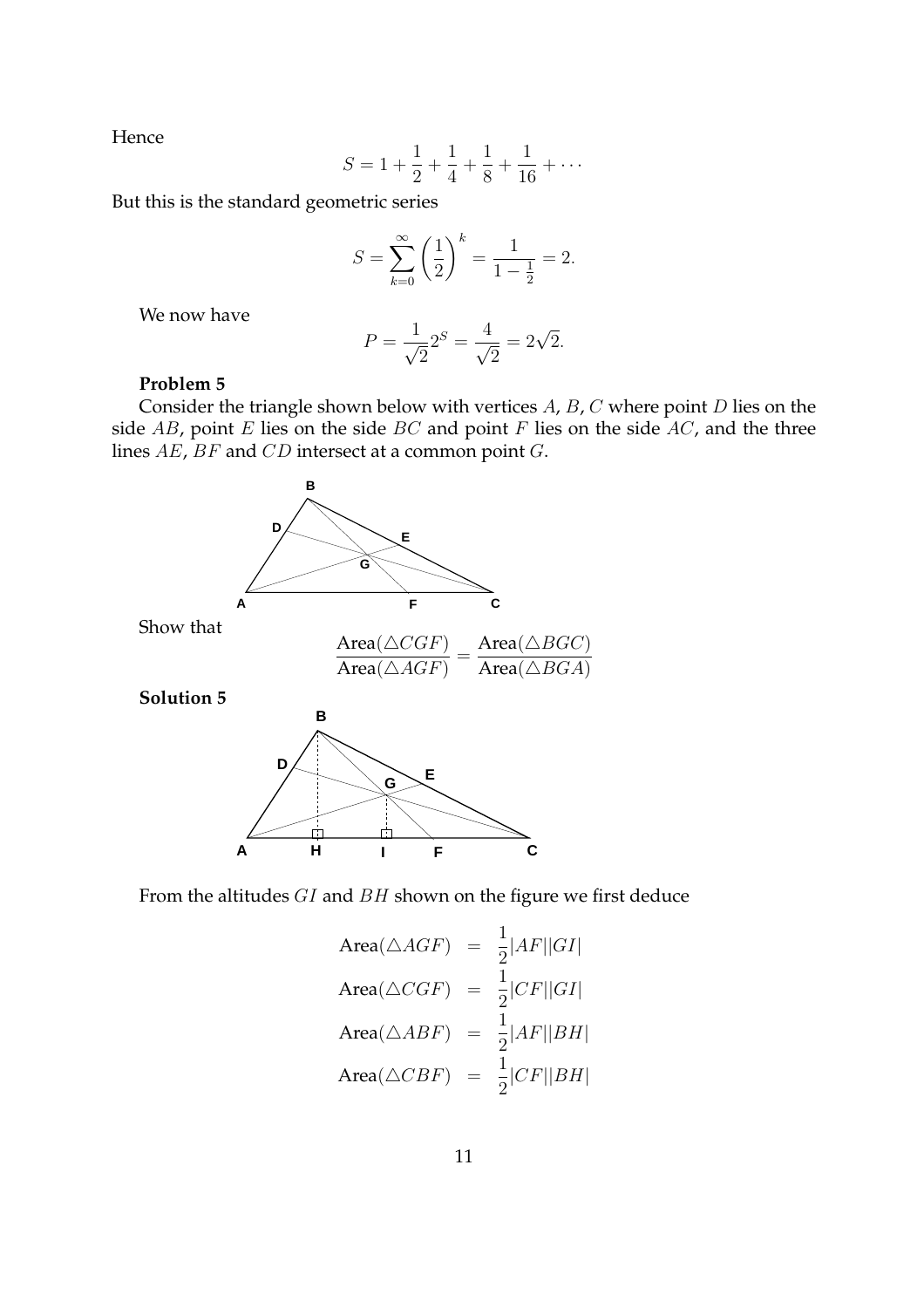Thus

$$
\frac{CF}{AF} = \frac{\text{Area}(\triangle CGF)}{\text{Area}(\triangle AGF)} = \frac{\text{Area}(\triangle CBF)}{\text{Area}(\triangle ABF)}
$$
  
But  

$$
\frac{\text{Area}(\triangle CBF)}{\text{Area}(\triangle ABF)} = \frac{\text{Area}(\triangle CGF) + \text{Area}(\triangle BGC)}{\text{Area}(\triangle ABF)} \text{Area}(\triangle AGF) + \text{Area}(\triangle BGG)}
$$
  
and hence  

$$
\frac{\text{Area}(\triangle CGF)}{\text{Area}(\triangle AGF)} = \frac{\text{Area}(\triangle CGF) + \text{Area}(\triangle BGC)}{\text{Area}(\triangle AGF) + \text{Area}(\triangle BGA)}.
$$
  
The result  

$$
\frac{\text{Area}(\triangle CGF)}{\text{Area}(\triangle AGF)} = \frac{\text{Area}(\triangle BGC)}{\text{Area}(\triangle BGA)}
$$

now immediately follows.

# **Problem 6**

Prove that

$$
2 \times 2011 \times (20113 + 1)(20103 + 1) \cdots (23 + 1) >3 \times 2010 \times (20113 - 1)(20103 - 1) \cdots (23 - 1)
$$

# **Solution 6**

The inequality can be re-written as

$$
\frac{2 \times 2011}{3 \times 2010} > \prod_{j=2}^{2011} \frac{j^3 - 1}{j^3 + 1}.
$$

For abbreviation, we define

$$
T(j) = j^2 + j + 1,
$$

and we see note that

$$
T(j-1) = j^2 - j + 1.
$$